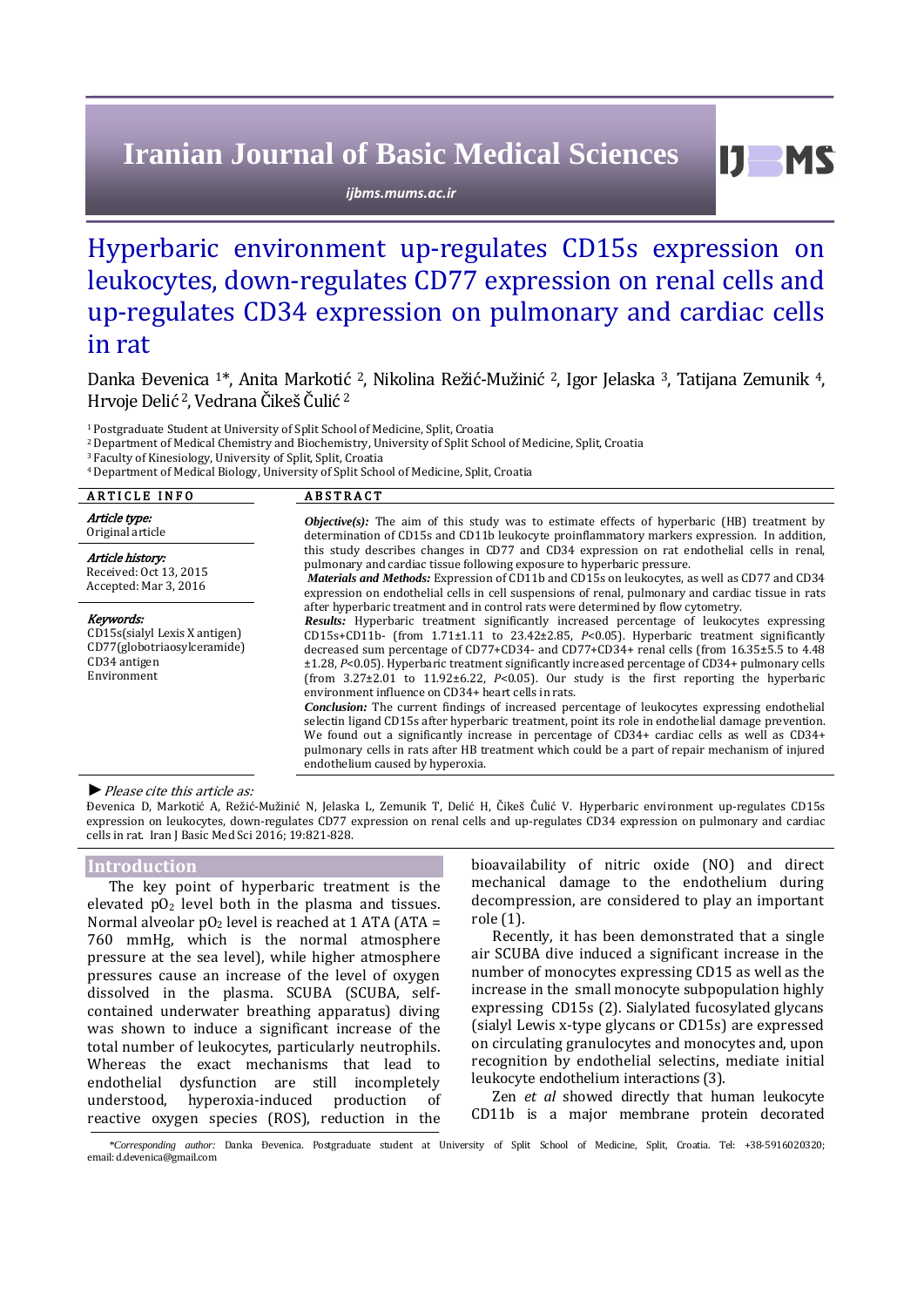with CD15s and that CD15s related moieties mediate the binding of CD11b with E-selectin [\(4\)](#page-6-0). A later study demonstrated inhibition of leukocyte adhesion to endothelium by hyperbaric oxygenation. The endothelium by hyperbaric oxygenation. The mechanism of this inhibition is attributed to decreased granulocyte CD11b/CD18 expression [\(5\)](#page-6-1). The expression of atherogenic adhesion molecule CD11b was found to be decreased after high frequency and long duration exercise [\(6\)](#page-6-2). It has also been shown that a competitive marathon race can decrease neutrophile functions (oxidative burst activity and phagocytic activity) in athletes [\(7\)](#page-6-3).

Caveolae comprise one subset of lipid rafts in cell surface. They are flask-shaped membrane invaginations formed from lipid rafts by polymerization of caveolins, which are integral membrane proteins that tightly bind cholesterol and sphingolipids. Caveolae have been found to be partaking in many physiological and pathological processes involving endothelial cells, such as atherosclerosis, hemostasis, and thrombosis. Caveolae of endothelial plasma membranes are rich in neutral glycosphingolipid, globotriaosylceramide, Gb3Cer or CD77. Excessive endothelial CD77 accumulation is associated with endothelial dysfunction [\(8\)](#page-6-4). Hyperbaric oxygen treatment, a method based on 100% oxygen exposure, has a beneficial effect on renal dysfunction in sepsis caused by *Escherichia coli* [\(9\)](#page-6-5). CD77 is a receptor for Stxs (Stxs, Shiga toxins) produced by *Shigella dysenteriae* type 1 and enterohemorrhagic *E. coli* that are most common cause of HUS (HUS, hemolytic-uremic syndrome).

Uschida *et al* showed that specific antibodies for Stxs positively stained pulmonary tissue from a patient who died of HUS associated with Stx-producing *E. coli* infection, indicating the deposition of Stxs in the lung. Related experiments with normal pulmonary tissue revealed apparent Stx binding to both vascular endothelium and to portions of the pulmonary epithelium. In addition, CD77-positive lung carcinoma cell lines, which are derived from lung epithelium, showed reactivity to Stx and a high susceptibility to Stxs, as determined by MTT assay [\(10\)](#page-6-6).

Glomerular endothelial cells in humans are the primary target of the toxic effects of Stxs, but why lesions in Stx-associated HUS preferentially localize to the renal microvasculature is still unclear [\(11\)](#page-6-7). Kidney is a human organ that has a dramatic capacity to regenerate after injury. Whether stem cells are the source of the epithelial progenitors replacing injured and dying tubule, epithelium is currently an area of intensive investigation. The fundamental unanswered questions in this field include whether renal stem cells exist in adults, if they do, where are they located (interstitium, tubule, cortex, medulla) and what markers can be relied upon for the isolation and purification of these putative renal stem cell [\(12\)](#page-6-8). Resident stem/progenitor cells of different human adult organs are known to express stem cell markers such as CD34, CD117 and CD133. As we know, CD34 is a sialomucin-type glycophosphoprotein, traditionally a marker of hematopoietic stem cells and was found on endothelial cells and fibroblasts as well [\(13\)](#page-6-9). Despite its utility as a stem-cell marker, the function of CD34 has remained remarkably elusive. It is believed that CD34 promotes cell proliferation and / or blocks differentiation of progenitor cells, while other members of CD34 family stimulate the migration of hematopoietic cells, or play a role in cell morphogenesis. It is interesting to point out that members of the CD34 family can stimulate and block cell adhesion [\(14\)](#page-6-10). Exercise and the improvement of cardiovascular health tend to promote higher levels of circulating CD34+ cells [\(15\)](#page-6-11). Advanced age and chronic cardiovascular disease tend to decrease both the functionality and the total count of CD34+ cells [\(16,](#page-6-12) [17\)](#page-6-13). In many current researches, the bone marrow-derived CD34+ cells have been evaluated as a tool to repair the endothelial damage caused by cardiovascular disease. New evidence supports both a role of transdifferentiation of CD34+ cells to cardiomyocytes [\(18\)](#page-6-14) and their ability to fuse with existing cardiomyocytes [\(19\)](#page-6-15). In recent review, Mackie and Losordo showed the preclinical evidence supporting the therapeutic potential of CD34+ cells in ischemic models, and the evidence for the clinical usefulness of CD34+ cells in the treatment of human ischemic disease [\(20\)](#page-6-16).

Muller *et al* demonstrated that CD34 is heterogeneously expressed by human pulmonary endothelial cells, and that expression is under influence of different physiological/pathophysiological factors, such as age or pulmonary hypertension [\(21\)](#page-6-17).

Due to the described beneficial effects of hyperbaric treatment on the one hand, and its potential proinflammatory effect on the other hand, the aim of this study was to estimate effects of hyperbaric treatment by determination of CD15s and CD11b leukocyte proinflammatory markers as well as CD77 and CD34 expression on rat renal, pulmonary and cardiac cells.

## **Materials and Methods**

Experiments were performed with male Sprague-Dawley rats raised under controlled conditions (temperature of  $22 \pm 1$ <sup>o</sup>C and a light schedule of 14-hr light/10-h dark) at the Split University Animal Facility. Laboratory food and tap water were supplied *ad libitum*. Animals were bred and maintained according to the Guide for Care and Use of Laboratory Animals and the protocol was approved by the Ethics Committee of the Split University Medical School. Four weeks old rats were separated in 2 groups: the examination group (N=9) which underwent the hyperbaric treatment and untreated control group (N=5). Rats were exposed to hyperbaric pressure of air mixture (21% oxygen, 79% nitrogen) which equals the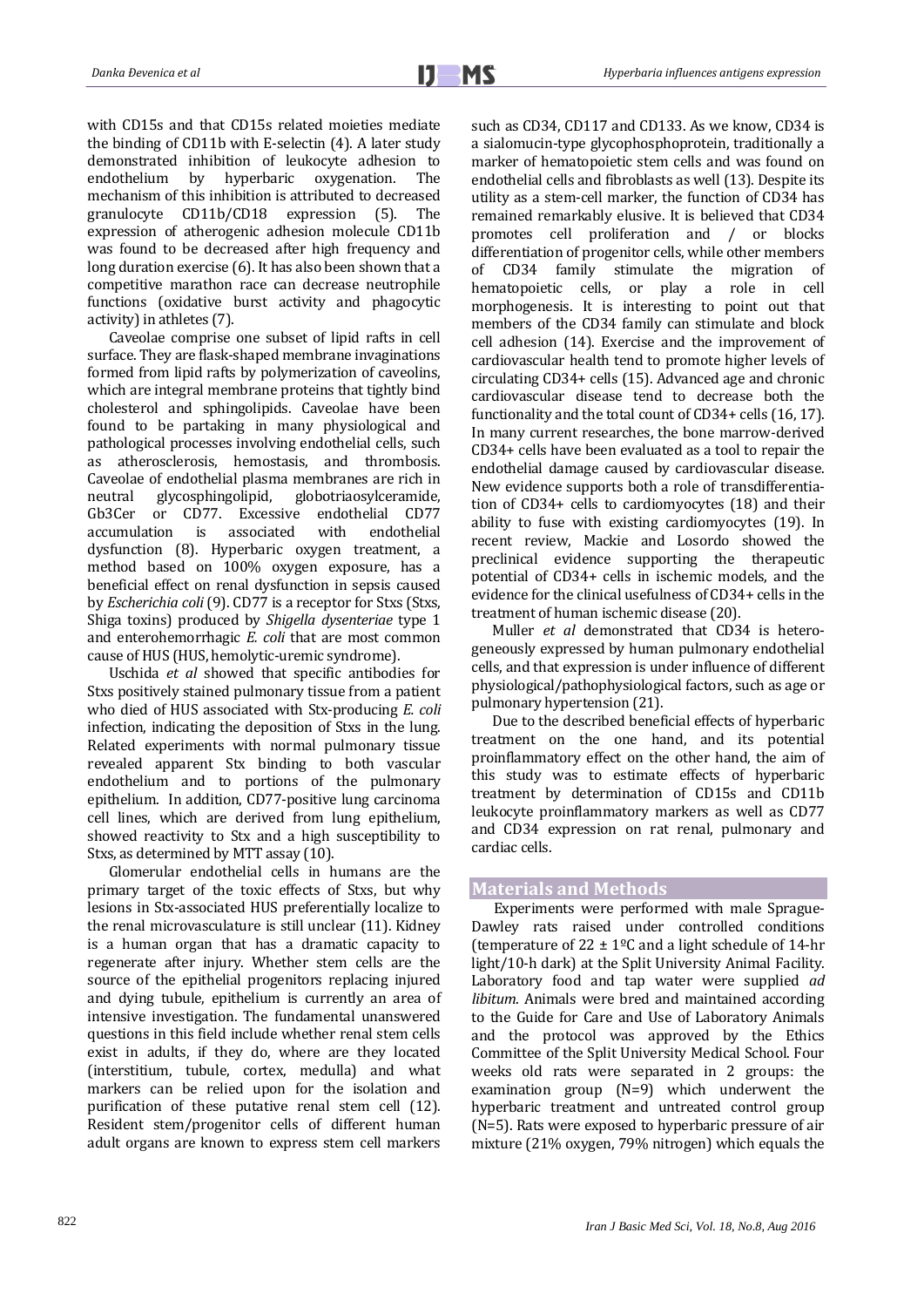immersion depth of 65 meters (7.5 ATA), in duration of 30 min. Decompression stops were 1 min at the depth of 15 m, 7 min at 12 m, 10 min at 9 m, 23 min at 6 m and 47 min at 3 m, according to US Navy decompression tables [\(http://www.usu.edu/scuba](http://www.usu.edu/scuba) /navy\_manual6.pdf). The same protocol was repeated next 2 days. In choosing the right protocol, we were guided by our previous results [\(22\)](#page-6-18). The animals were exposed to hyperbaric treatment in a Comex hyperbaric chamber (Comex, Marseilles, France). The oxygen and carbon dioxide concentrations in the chamber were controlled by Servomex 570A oxygen analyzer (Servomex, Houston, TX, USA) and by Infrared carbon dioxide gas analyzer (Infrared Industries Inc., Santa Barbara, CA, USA).

In this study, the method for the preparation of samples for flow cytometry, as well as all antibodies used, were in accordance with our previous study [\(8\)](#page-6-4).

#### *Flow cytometry of leukocytes*

Blood samples for flow cytometry were collected from jugular vein into glass vacuum tubes with EDTA anticoagulant, one hr after hyperbaric treatments and before sacrifice. One hundred µl of whole blood was pre-treated with FcR (Fc-receptor)-blocking reagent (Miltenyi Biotec GmbH, Bergisch Gladbach, Germany) to prevent non-specific binding and it was incubated in the dark for 30 min on ice with 0.5 µg of primary anti-CD15s antibody produced in mouse (Pharmingen, San Diego, CA, USA). After two washes in 0.1 M PBS with 0.1% sodium azide, 0.5 µg of secondary FITCconjugated, affinity chromatography-purified rabbit anti-mouse antibody (Pharmingen, San Diego, CA, USA) and 1 µg of phycoerythrin (PE)-conjugated antibody reactive to CD11b (IQ Test, Beckman Coulter, Marseille, France) were added to cells and incubated in the dark on ice for 30 min. After red blood cell lysis with Red Blood Cell Lysis Solution (Miltenyi Biotec, Bergisch Gladbach, Germany), 10<sup>5</sup> events were recorded on a Coulter Epics XL flow cytometer (Beckman Coulter Corporation, Miami, USA). Fluorochrome and isotypematched controls as well as unstained cell samples were used as negative controls. Analysis of samples was done by WinMDI 2.9 analysis software. Results were expressed as percentage of cells showing expression of the assessed adhesion molecules.

## *Flow cytometry of tissue cells*

After third hyperbaric treatment, rats were euthanized with prolonged exposure to diethylether and kidneys, lungs and heart were dissected from all animals.

Tissues were minced with scissors and incubated in a solution of 0.1 M PBS (phosphate buffer solution) with 0.1 % (for kidney) and 0.2 % (for heart and lung) collagenase type IA (Roche Diagnostics GmbH, Mannheim, Germany) in ratio: 100 mg tissue/5 ml collagenase in PBS. Cell suspensions were incubated for 30 min/ 1 hr (kidney / heart, lung) at 37°C, with gentle stirring. After incubation, cell suspensions were filtrated through a 40-μm nylon mesh (Cell Strainer; BD Biosciences, San Jose, CA, USA) and suspended at 1.0 × 10<sup>6</sup> cells ml<sup>-1</sup> in 100 μl 0.1 M PBS.

Monoclonal anti-CD34 antibody conjugated with Phycoerythrin Cyanin 5 (PC5, Beckman Coulter, Marseille, France) was used for detection of CD34 positive cells. Monoclonal anti-CD77 antibody conjugated with FITC (BD Pharmingen, Erembodegem, Belgium) was used for detection of CD77 positive cells.

Isolated tissue cells were incubated in dark at 4°C for 30 min with two antibodies for double cell labeling: 1 µg of anti-CD34-PC5 and 1 µg of anti-CD77-FITC. After two washes in 0.1 M PBS, cells were resuspended in 0.3 ml of 0.1 M PBS. 10<sup>5</sup> events were recorded on a Coulter Epics XL flow cytometer (Beckman Coulter Corporation, Miami, USA). Fluorochrome-minus-one controls as well as unstained cell samples were measured and processed as negative controls to set the appropriate regions. Analysis of samples was done by WinMDI 2.9 analysis software. Results were expressed as percentage of cells showing expression of the assessed adhesion molecules.

#### *Statistical analysis*

Data are reported as mean  $\pm$  SD (SD, standard deviation). Total CD15s+ leukocytes were defined as a sum of % of CD11b-CD15s+ and % of CD11b+CD15s+ leukocytes and total CD11b+ leukocytes as a sum of % of CD11b+CD15s+ and % of CD11b+CD15s- cells. Total CD34+ cells were defined as a sum of % of CD34+CD77 and % of CD34+CD77+ and total CD77+ cells as a sum of % of CD34-CD77+ and % of CD34+CD77+ cells. Due to relatively small sample, nonparametric Mann Whitney U test was used to test significance of differences between control and experimental group. Coefficient of correlation was calculated between variables: CD11b+ and CD15s+ leukocytes with CD34+ and CD77+ tissue cells.

All of the results were considered significant at 95 % confidence level  $(P < 0.05)$  and were obtained by using software Statistica 12.0 (StatSoft, Tulsa USA).

#### **Results**

In this study an effect of 3 repeated hyperbaric treatments on percentage of CD11b+ and CD15s+ leukocytes was investigated.

The percentages of CD15s+CD11b- leukocytes were significantly increased (from 1.71 ±1.11 to 23.42 ±2.85, *P*<0.05) and total CD15s+ leukocytes were significantly increased (from 4.51 ±2.42 to 25.68 ±3.22, *P*<0.05) in group that went hyperbaric treatment after the first day. Hyperbaric treatment did not change percentage of total CD11b+ leukocytes (from 7.32 ±3.98 to 5.25 ±0.75) (Figure 1).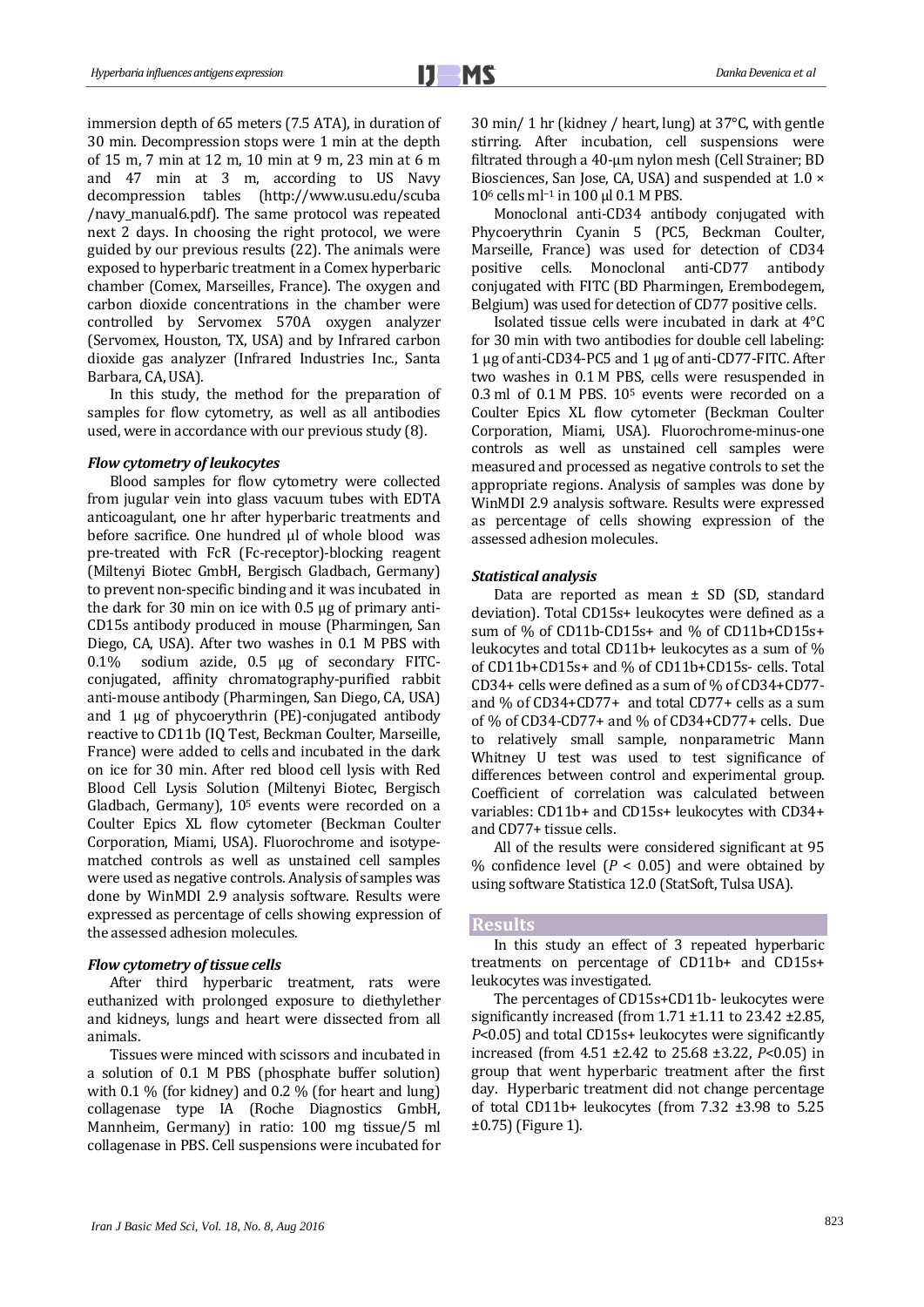

**Figure 1.** The percentages of different CD11b+ and CD15+ leukocyte subpopulations in control rats (N=5) and rats that went hyperbaric treatment (N=9). Values are expressed as mean  $\pm$  standard deviation. Significance is obtained by using Mann Whitney U test, \* *P*<0.05 (vs. control group)



Figure 2. The percentages of CD77 positive and CD77 negative endothelial (CD34+) cells, of CD77 positive non-endothelial cells (CD34-), of total CD77 positive and of total CD34 positive cells in suspensions of total kidney cells of control rats (N=5) and rats that went hyperbaric treatment (N=9). Values are expressed as mean  $\pm$ standard deviation. Significance is obtained by using Mann Whitney U test,\* *P*<0.05 (vs. control group)



Figure 3. The percentages of CD77 positive and CD77 negative endothelial (CD34+) cells, of CD77 positive non-endothelial cells (CD34-), of total CD77 positive and of total CD34 positive cells in suspensions of total pulmonary cells of control rats (N=5) and rats that went hyperbaric treatment (N=9). Values are expressed as mean  $\pm$ standard deviation. Significance is obtained by using Mann Whitney U test, \**P*<0.05 (vs. control group)

The percentage of CD15s+CD11b- leukocytes decreased from second to third day, although not statistically significant. After strong increase of percentage of total CD15s+ leukocytes, following first and second hyperbaric treatment, this percentage slightly decreased following third treatment.

Furthermore, the goal of this study was to determine expression of CD77 and CD34 on renal, cardiac and pulmonary rat cells after repeated hyperbaric treatment in comparison to non-treated animals.

Hyperbaric treatment significantly decreased sum percentage of CD77+CD34- and CD77+CD34+ renal cells (from 16.35±5.5 to 4.48 ±1.28, *P* < 0.05). The percentages of total CD34+ rat renal cells in the group exposed to hyperbaric treatment was also significantly lower compared to the control group, from 23.24± 8.38 to 10.76 ±6.32, *P* < 0.05 (Figure 2).

It is well known that lung epithelium is another target for Stxs, and Stx-mediated injury to lung epithelial cells is thought to play an important role in the pathogenesis of pulmonary involvement associated with *E. coli* infection (10).

Based on our results, hyperbaric treatment would not have beneficial effect on lung in conditions associated with *E. coli* infection as percentage of total CD77+ lung cells increased in rats that went hyperbaric treatment, from  $3.41\pm2.11$  to 23.53 ±13.09, *P* < 0.05 (Figure 3). Total CD34+ rat lung cells in the group exposed to hyperbaric treatment was significantly higher compared to the control group (from 3.27±2.01 to 11.92 ±6.22, *P* < 0.05).

The percentage of total CD34+ cells was significantly increased in cardiac tissue in group of rats that went hyperbaric treatment, from 4.98±3.17 to 33.79 ±14.69, *P* < 0.05. We found out that percentage of CD77+ cardiac tissue cells were significantly increased due to hyperbaric treatment, from 1.81±2.15 to 8.19 ±4.29, *P* < 0.05 (Figure 4).



Figure 4. The percentages of CD77 positive and CD77 negative endothelial (CD34+) cells, of CD77 positive non-endothelial cells (CD34-), of total CD77 positive and of total CD34 positive cells in suspensions of total cardiac cells of control rats and rats that went hyperbaric treatment. Values are expressed as mean  $\pm$  standard deviation. Significance is obtained by using Mann Whitney U test, \**P*<0.05 (vs. control group)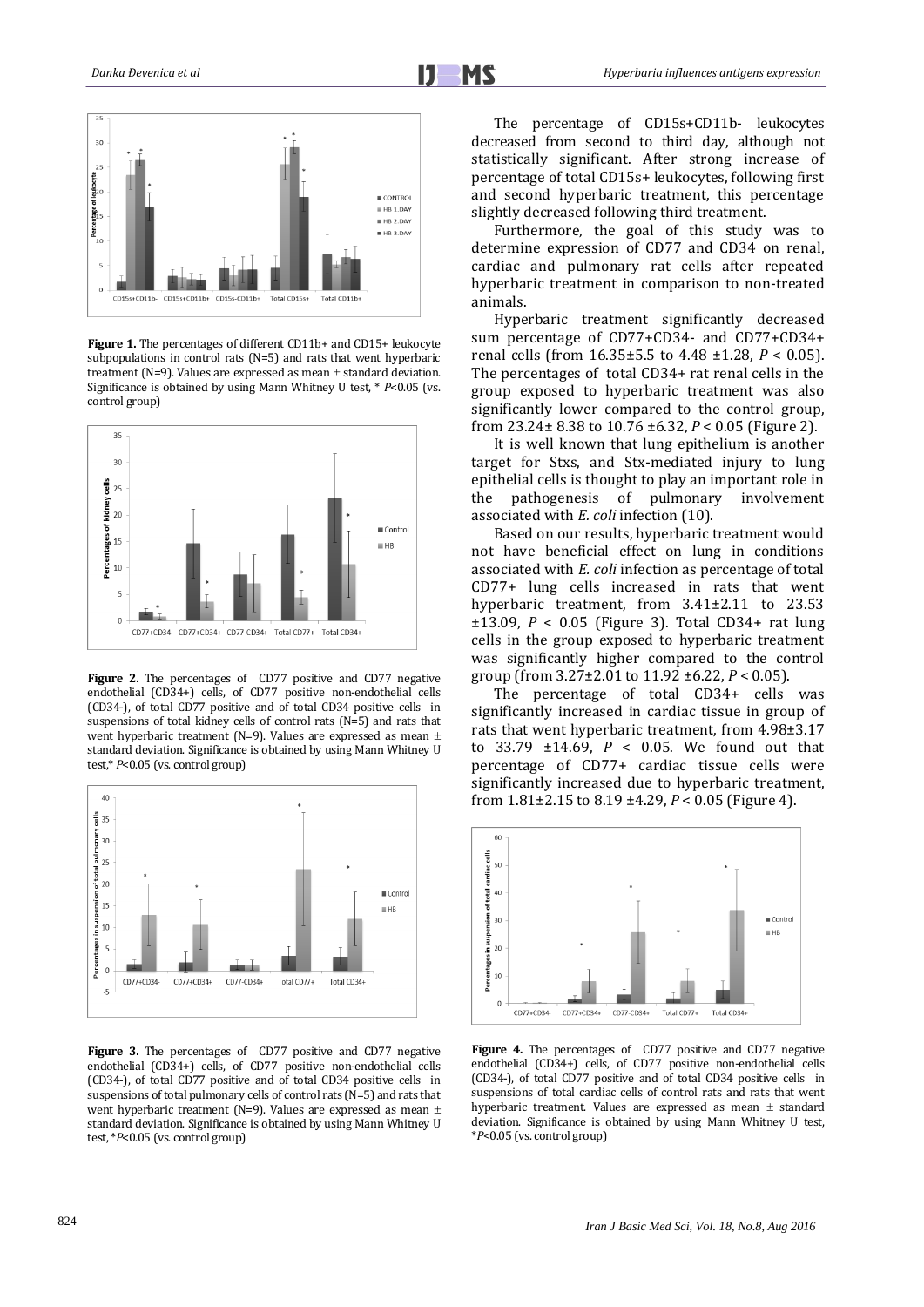**Table 1.** The correlations between the proportion of different leukocytes and cellular subpopulations from the heart, lung and kidney of rats that went hyperbaric treatment

| Tissue cellular |             | Leukocyte populations |      |            |      |
|-----------------|-------------|-----------------------|------|------------|------|
| subpopulations  |             | Total 11b+            |      | Total 15s+ |      |
|                 |             |                       | Р    | r          | Р    |
| Cardiac         | Total $34+$ | 0.55                  | 0.12 | $-0.28$    | 0.46 |
|                 | Total $77+$ | 0.64                  | 0.06 | $-0.51$    | 0.16 |
| Pulmonary       | Total $34+$ | 0.46                  | 0.21 | $-0.30$    | 0.43 |
|                 | Total $77+$ | 0.24                  | 0.53 | $-0.57$    | 0.11 |
| Kidney          | Total $34+$ | 0.26                  | 0.50 | 0.17       | 0.67 |
|                 | Total 77+   | $-0.17$               | 0.67 | 0.29       | 0.45 |

Correlation analysis results: r=coefficient of correlation, *P*= significance of correlation coefficient

The results of correlation analysis between leukocytes markers CD11b and CD15s with tissue antigens CD34 and CD77 in rats that went hyperbaric treatment are presented in Table 1. There is no statistically significant correlation between leukocytes markers and tissue antigens in rats that went hyperbaric treatment.

### **Discussion**

The expression of atherogenic adhesion molecule CD11b was found to be decreased after high frequency and long duration exercise [\(23\)](#page-6-19). Granulocyteendothelial cell adhesion tests indicate that CD11b, the major membrane protein decorated with CD15s [\(4\)](#page-6-0) is decreased after hyperbaric oxygen treatment. However, our results show unchanged CD11b leukocyte expression in rat following hyperbaric treatment. The opposite results obtained in our study could be explained by the different conditions in hyperbaric air treatment versus hyperbaric oxygen treatment. Several fold higher percentage of total CD15s+ than total CD11b+ leukocytes was detected in group that went hyperbaric treatment. That could be the consequence of higher affinity of anti-CD15s antibody to sialyl Lewis xtype glycoepitope of CD11b glycoprotein than the affinity of anti-CD11b antibody to peptide epitope Mac-1 of CD11b glycoprotein.

Result of significantly increased percentage of CD15s+ leukocytes after repeated hyperbaric treatment is in accordance with previously reported results and elucidated role of this protein in the acute inflammatory process [\(24\)](#page-6-20).

Kidneys play a critical role in maintaining the homeostasis of blood. Edremitlioğlu *et al* showed previously that renal dysfunction in sepsis improved by the use of hyperbaric oxygen was accompanied by an increase of antioxidative defense mechanisms: the superoxide dismutase and catalase activities in the renal cortex, and an increase in the catalase activity in the renal medulla [\(9\)](#page-6-5). The effects of hyperbaric treatment on healthy kidneys are still unknown. Daily secretion of urine increases for 500 ml during diving with air mixture (up to 3-49 ATA), although the intake of fluids and velocity of glomerular filtration remains unchanged [\(25\)](#page-6-21). Furthermore, it has been demonstrated that Gb3 is over-expressed in proliferative endothelial cells of growing tumor relative to quiescent cells and it could be a viable alternative target for tumor immunotherapy and angiogenesis inhibition [\(26\)](#page-6-22). Our study showed that percentage of CD77+CD34+ rat renal cells in the group exposed to hyperbaric treatment was significantly lower than in the control group, as well as the percentage of total CD77+ cells. Considering the fact that CD77 molecules are located next to  $Na^+/K^+$ -ATPase in caveoli of kidney epithelial cells [\(27\)](#page-6-23), our results show the possible role of CD77 in mechanisms responsible for development of hyperbaric diuresis.

In adult kidneys, antibodies against CD34 label almost all endothelial cells [\(28\)](#page-6-24). Podocyte luminal membrane domain contains other sialomucins of the CD34 family: podocalyxin and endoglin whose function is still poorly understood. Acevedo *et al* reported an increased expression of CD34 on renal glomerular cells of older diabetic animals which reflect involvement of CD34 in the pathogenesis of glomerular alterations related to age and diabetes [\(29\)](#page-6-25). In addition, putative progenitor cell mobilization is higher with 2.5 versus 2.0 ATA of oxygen treatments, and all newly mobilized cells exhibit higher concentrations of an array of regulatory proteins [\(30\)](#page-6-26). A single dive acutely induces vascular oxidative stress, causing transient endothelial dysfunction. Endothelial progenitor cells and circulating angiogenic cells contribute to endothelial repair, either by integrating in injured endothelium or by secreting angiogenic growth factors [\(31\)](#page-6-27).

The present study, in contrary, showed a clear decrease in percentage of CD34+ renal cells after repetitive hyperbaric treatment. Hyperoxia-induced production of ROS, reduction in the bioavailability of nitric oxide (NO) and direct mechanical damage to the endothelium during decompression are considered to play an important role to endothelial dysfunction [\(1\)](#page-5-0). It is speculative that ROS induced apoptosis of renal CD34+ is plausible mechanism for the observed decrease. In addition, it has been reported in rats that a decompression trauma acutely increased levels of interleukin-6 [\(32\)](#page-6-28) and therefore we can speculate that the release of pro-inflammatory cytokines in response to hyperbaric treatment may account for apoptosis in endothelial renal cells.

The percentage of total CD34+ cells in lung tissue was also increased and we can assume that hyperbaric conditions induce pulmonary endothelial angiogenesis. Few recent studies showed how blood-derived CD34+ endothelial progenitor cells contribute to pulmonary angiogenesis. It has been concluded that circulating CD34+ endothelial progenitor cells, characterized by active cell division and an amplified transcriptional signature, transit into resident endothelial cells during compensatory lung growth. The authors discuss how therapeutic manipulation of these cells may be beneficial in a variety of lung diseases [\(33\)](#page-6-29).

In this study, we used immersion depth of 65 meters, and assume that changing the hyperbaric conditions and changing depths would change results of measured antigens. Exposure to special environment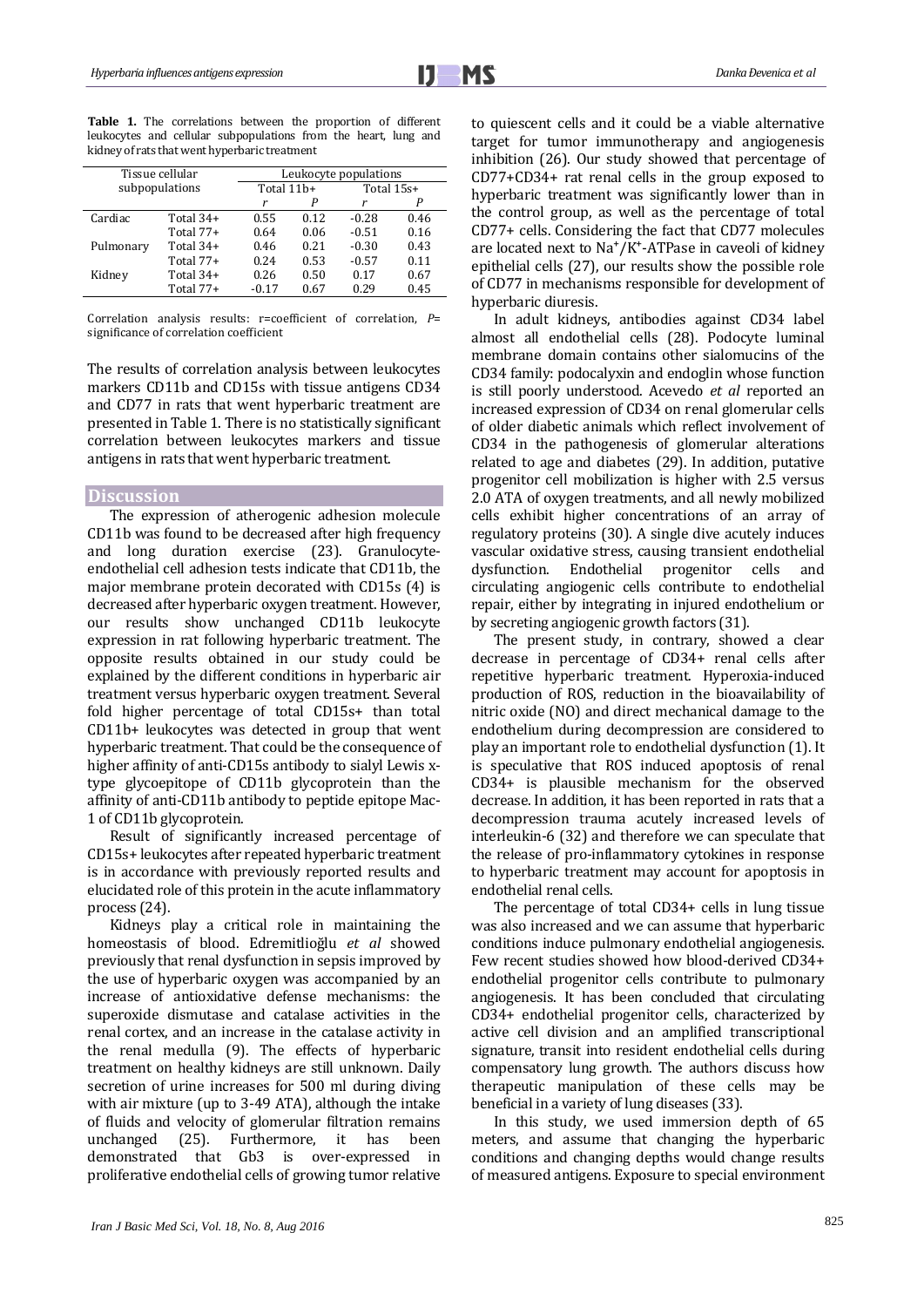conditions may induce systemic physiological changes that impact on thermal homeostasis. Exposure to hyperbaric environments affects heat exchange mechanisms [\(34\)](#page-6-30).

In our study we analysed expression of CD34 and CD77 on all cardiac cells, which includes cardiomyocytes as well. Different cell-types have been used recently, including bone marrow-derived mononuclear cells and mobilized CD34+ cells, in studies that suggested a potential of cell-based therapies to reduce cardiac scar size and to improve cardiac function in patients with ischemic cardiomyopathy. Recently, in experimental studies direct *in vivo* reprogramming of cardiac fibroblasts towards cardiomyocytes that are CD34+ has been reported, which may represent novel therapeutic approach for cardiac regeneration [\(35\)](#page-6-31).

Both myocardial ischemia and peripheral ischemia are known to stimulate endogenous CD34+ cell mobilization and upon mobilization, these cells tend to target zones of ischemia where they are thought to promote angiogenesis either through their direct incorporation into newly developing blood vessels or through their secretion of angiogenic growth factors<br>that stimulate local peri-endothelial vascular that stimulate local peri-endothelial development [\(36,](#page-6-32) [37\)](#page-7-0). Use of CD34+ cells for the treatment of ischemic cardiovascular disease is relatively novel. Few research groups have shown that a single maximal exercise bout elicits an increase in the numbers of circulating endothelial progenitor cells in both healthy subjects and in cardiovascular patients [\(38,](#page-7-1) [39\)](#page-7-2). The high vascular oxidative load of a maximal exercise bout causes a temporary decrease in endothelium-dependent vasodilatation, which is followed by a substantial improvement 12-24 hrs later. Such an acute period of vascular stress appears to stimulate repair mechanisms, including the mobilization of endothelial progenitor cells, which could be considered as an adequate physiological response.

This study is the first reporting the hyperbaric environment effect on CD34+ cardiac cells in rats. We found out a significantly increase in percentage of CD34+ cardiac cells in rats after hyperbaric treatment comparing to non-treated rats which is in accordance to previously reported repair mechanism of injured endothelium caused by hyperoxia. These findings are very interesting and open a broad range of explanations.

In this study we should also discuss the results of not significantly changed antigens after hyperbaric treatment. That would be CD77-CD34+ cells in kidney tissue, CD77-CD34+ cells in pulmonary tissue and CD77+CD34- cells in cardiac tissue. These cells are very interesting because they represent the cells with high ability to adjust extreme conditions and remain unchanged in hyperbaric conditions that we have used in this study. CD77 is abundant in endothelial lipid rafts [\(40,](#page-7-3) [41\)](#page-7-4) that are associated with transendothelial transport of nutrients and ions [\(42\)](#page-7-5). It has been found

that excessive endothelial CD77 gycosphin- golipid accumulation leads to K (Ca) channel dysfunction [\(43\)](#page-7-6). In study of Režić-Mužinić *et al* renal CD34+CD77- cells showed the most sensitivity to elevated calcium [\(8\)](#page-6-4). That results are significant in the view of recent finding of vascular endothelial-cadherin cleavage caused by Ca2+ influx that contribute to the dissolution of adherent junctions during endothelial cell activation and apoptosis [\(44\)](#page-7-7). We speculate that CD77-CD34+ cells in kidney tissue and CD77-CD34+ cells in pulmonary tissue, due to their poorer lipid raft content, succumb at higher extent to the dissolution of adherent junctions during endothelial cell activation and apoptosis provoked by Ca2+ influx.

## **Conclusion**

Results of this study recruit CD15s analyses for the majority investigations of leukocyte proinflammatory features and present CD15s+ leukocytes as intelligent cells critical for the regulation of the inflammatory process with ability to adjust to extreme conditions. Based on our findings, we also speculate that positive effects of hyperbaric oxygenation on renal dysfunction in sepsis caused by *E. coli* are mediated by the decreased percentage of CD77+ cells. Our result of increased percentage of CD34+ pulmonary cells after hyperbaric treatment support the hypothesis that endothelial progenitor cells play a very important role in lung growth in physiological and many pathophysiological conditions. For now, we can only speculate of beneficial effects of hyperbaric treatment in promoting heart angiogenesis as well as use of hyperbaric conditions as possible therapeutic method for ischemic cardiovascular diseases treatment.

## **Acknowledgment**

The results described in the paper were part of student thesis. Data shown resulted from scientific project No. 216 – 2160133 – 0066 "Pathobiochemistry of glycosphingolipid antigens" (supported by Ministry of Science, Education and Sports, Republic of Croatia).

## **Conflict of interest**

The authors declare that they have no conflict of interest.

### <span id="page-5-0"></span>**References**

- <span id="page-5-1"></span>1. Madden LA, Chrismas BC, Mellor D, Vince RV, Midgley AW, McNaughton LR, *et al.* Endothelial function and stress response after simulated dives to 18 msw breathing air or oxygen. Aviat Space Environ Med 2010; 81:41-45.
	- 2. Glavas D, Markotic A, Valic Z, Kovacic N, Palada I, Martinic R, *et al*. Expression of endothelial selectin ligands on human leukocytes following dive. Exp Biol Med (Maywood) 2008; 233:1181-1188.
	- 3. Maemura K, Fukuda M. Poly-N-acetyllactosaminyl O-glycans attached to leukosialin. The presence of sialyl Le(x) structures in O-glycans. J Biol Chem 1992; 267:24379-2486.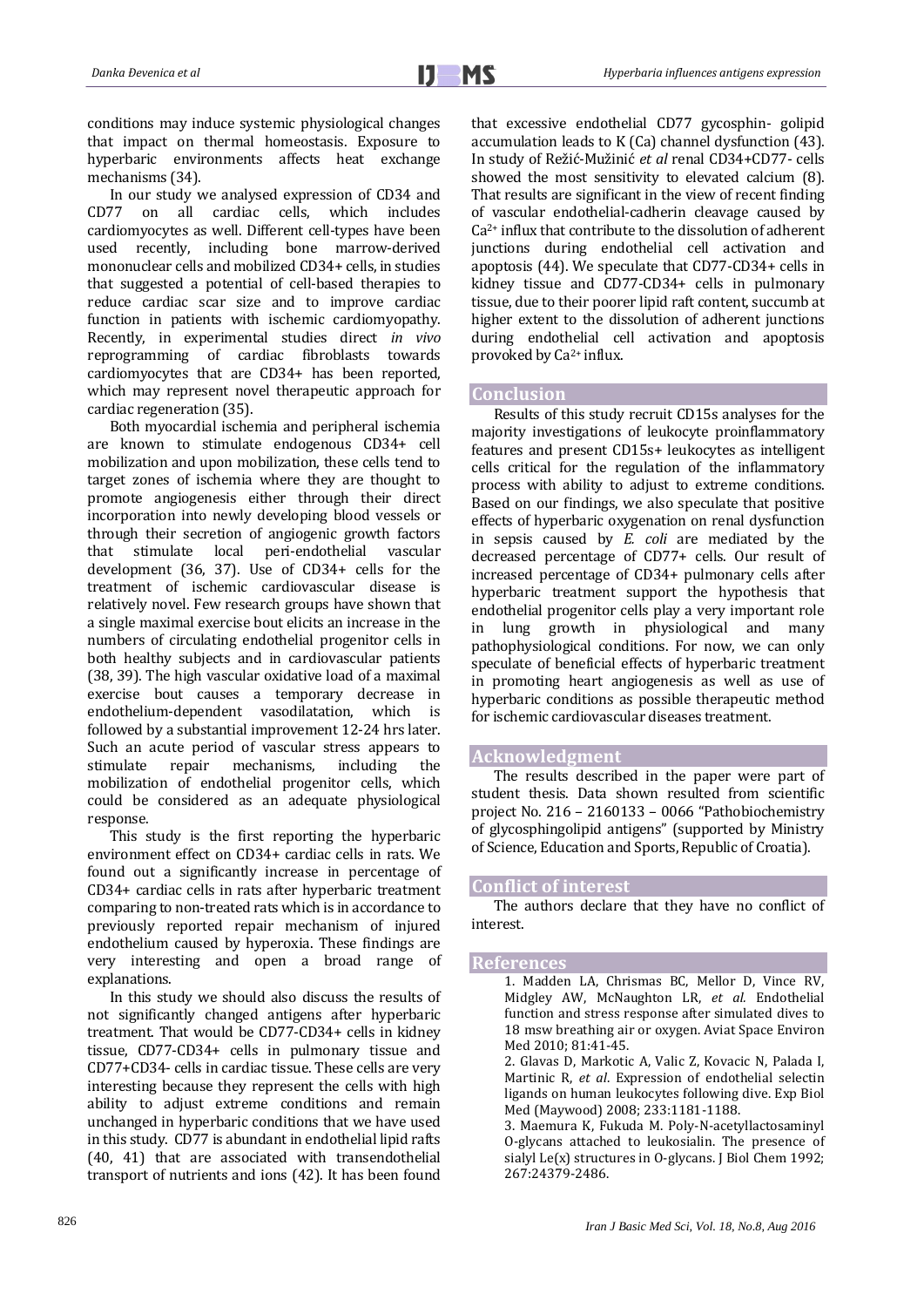<span id="page-6-0"></span>4. Zen K, Cui LB, Zhang CY, Liu Y. Critical role of mac-1 sialyl lewis x moieties in regulating neutrophil degranulation and transmigration. J Mol Biol 2007; 374:54-63.

<span id="page-6-2"></span><span id="page-6-1"></span>5. Kalns J, Lane J, Delgado A, Scruggs J, Ayala E, Gutierrez E, *et al.* Hyperbaric oxygen exposure temporarily reduces Mac-1 mediated functions of human neutrophils. Immunol Lett 2002; 83:125-131. 6. Peschel T, Sixt S, Beitz F, Sonnabend M, Muth G, Thiele H, *et al.* High, but not moderate frequency and duration of exercise training induces downregulation of the expression of inflammatory and atherogenic adhesion molecules. Eur J Cardiovasc Prev Rehabil 2007; 14:476-482.

<span id="page-6-3"></span>7. Chinda D, Nakaji S, Umeda T, Shimoyama T, Kurakake S, Okamura N, *et al.* A competitive marathon race decreases neutrophil functions in athletes. Luminescence 2003; 18:324-329.

<span id="page-6-4"></span>8. Rezic-Muzinic N, Cikes-Culic V, Bozic J, Ticinovic-Kurir T, Salamunic I, Markotic A. Hypercalcemia induces a proinflammatory phenotype in rat leukocytes and endothelial cells. J Physiol Biochem 2013; 69:199-205.

<span id="page-6-5"></span>9. Edremitlioglu M, Kilic D, Oter S, Kisa U, Korkmaz A, Coskun O, *et al.* The effect of hyperbaric oxygen treatment on the renal functions in septic rats: relation to oxidative damage. Surg Today 2005; 35:653-661.

<span id="page-6-6"></span>10. Uchida H, Kiyokawa N, Taguchi T, Horie H, Fujimoto J, Takeda T. Shiga toxins induce apoptosis in pulmonary epithelium-derived cells. J Infect Dis 1999; 180:1902-1911..

<span id="page-6-7"></span>11. Zoja C, Buelli S, Morigi M. Shiga toxin-associated hemolytic uremic syndrome: pathophysiology of endothelial dysfunction. Pediatr Nephrol 2010; 25:2231-2240.

<span id="page-6-8"></span>12. Humphreys BD, Duffield JS, Bonventre JV. Renal stem cells in recovery from acute kidney injury. Minerva Urol Nefrol 2006; 58:329-337.

<span id="page-6-9"></span>13. Krause DS, Fackler MJ, Civin CI, May WS. CD34: structure, biology, and clinical utility. Blood 1996; 87:1-13.

<span id="page-6-10"></span>14. Nielsen JS, McNagny KM. Novel functions of the CD34 family. J Cell Sci 2008; 121:3683-3692.

<span id="page-6-11"></span>15. Laufs U, Werner N, Link A, Endres M, Wassmann S, Jurgens K, *et al*. Physical training increases endothelial progenitor cells, inhibits neointima formation, and enhances angiogenesis. Circulation 2004; 109:220-226.

<span id="page-6-12"></span>16. Heiss C, Keymel S, Niesler U, Ziemann J, Kelm M, Kalka C. Impaired progenitor cell activity in agerelated endothelial dysfunction*.* J Am Coll Cardiol 2005; 45:1441-1448.

<span id="page-6-13"></span>17. Imanishi T, Moriwaki C, Hano T, Nishio I. Endothelial progenitor cell senescence is accelerated in both experimental hypertensive rats and patients with essential hypertension. J Hyperten 2005; 23:1831-1837.

<span id="page-6-14"></span>18. Iwasaki H, Kawamoto A, Ishikawa M, Oyamada A, Nakamori S, Nishimura H, *et al.* Dose-dependent contribution of CD34-positive cell transplantation to concurrent vasculogenesis and cardiomyogenesis for functional regenerative recovery after myocardial infarction. Circulation 2006; 113:1311-1325.

<span id="page-6-15"></span>19. Zhang S, Shpall E, Willerson JT, Yeh ET. Fusion of human hematopoietic progenitor cells and murine cardiomyocytes is mediated by alpha 4 beta 1 integrin/vascular cell adhesion molecule-1 interaction. Circulation Res 2007; 100:693-702.

<span id="page-6-16"></span>20. Mackie AR, Losordo DW. CD34-positive stem cells: in the treatment of heart and vascular disease in human beings. Tex Heart Inst J 2011; 38:474-485.

<span id="page-6-17"></span>21. Muller AM, Nesslinger M, Skipka G, Muller KM. Expression of CD34 in pulmonary endothelial cells *in vivo*. Pathobiology 2002; 70:11-17.

<span id="page-6-18"></span>22. Culic VC, Kurir TT, Radic S, Zemunik T, Mesaric M, Markotic A. Exposure to hyperbaric pressure alters ganglioside expression in rat liver following partial hepatectomy. Period Biol 2005; 107:267-569.

<span id="page-6-19"></span>23. Mogensen CE, Solling. Studies on renal tubular protein reabsorption: partial and near complete inhibition by certain amino acids. Scand J Clin Lab Invest 1977; 37:477-486.

<span id="page-6-20"></span>24. Mellembakken JR, Aukrust P, Hestdal K, Ueland T, Abyholm T, Videm V. Chemokines and leukocyte activation in the fetal circulation during activation in the fetal circulation during preeclampsia. Hypertension 2001; 38:394-398.

<span id="page-6-21"></span>25. Park YS, Claybaugh JR, Shiraki K, Mohri M. Renal function in hyperbaric environment. Appl Hum Sci 1998; 17:1-8.

<span id="page-6-22"></span>26. Desselle A, Chaumette T, Gaugler MH, Cochonneau D, Fleurence J, Dubois N, *et al.* Anti-Gb3 monoclonal antibody inhibits angiogenesis and tumor development. PloS One 2012; 7:e45423.

<span id="page-6-23"></span>27. Liu L, Mohammadi K, Aynafshar B, Wang H, Li D, Liu J, *et al.* Role of caveolae in signal-transducing function of cardiac Na+/K+-ATPase. Am J Physiol Cell Physiol 2003; 284:C1550-1560.

<span id="page-6-24"></span>28. Markovic-Lipkovski J, Muller CA, Klein G, Flad T, Klatt T, Blaschke S, *et al*. Neural cell adhesion molecule expression on renal interstitial cells. Nephrol Dial Transplant 2007; 22:1558-1566.

<span id="page-6-25"></span>29.Acevedo LM, Londono I, Oubaha M, Ghitescu L, Bendayan M. Glomerular CD34 expression in shortand long-term diabetes. J Histochem Cytochem 2008; 56:605-614.

<span id="page-6-26"></span>30. Heyboer M, 3rd, Milovanova TN, Wojcik S, Grant W, Chin M, Hardy KR, *et al*. CD34+/CD45-dim stem cell mobilization by hyperbaric oxygen - changes with oxygen dosage. Stem Cell Res 2014; 12:638-645. 31. Culic VC, Van Craenenbroeck E, Muzinic NR, Ljubkovic M, Marinovic J, Conraads V, *et al.* Effects of scuba diving on vascular repair mechanisms. Undersea Hyperb Med 2014; 41:97-104.

<span id="page-6-28"></span><span id="page-6-27"></span>32. Dujic Z, Valic Z, Brubakk AO. Beneficial role of exercise on scuba diving. Exerc Sport Sci Rev 2008; 36:38-42.

<span id="page-6-29"></span>33. Chamoto K, Gibney BC, Lee GS, Lin M, Collings-Simpson D, Voswinckel R, *et al.* CD34+ progenitor to endothelial cell transition in post-pneumonectomy angiogenesis. Am J Res Cell Mol Biol 2012; 46:283- 289.

<span id="page-6-30"></span>34. Blatteis CM. Thermoregulation: Tenth International Symposium on the Pharmacology of Thermoregulation. New York: New York Academy of Sciences; 1997.p. 878.

<span id="page-6-31"></span>35. Jakob P, Landmesser U. Current status of cellbased therapy for heart failure. Curr Heart Fail Rep 2013; 10:165-176.

<span id="page-6-32"></span>36. Massa M, Rosti V, Ferrario M, Campanelli R, Ramajoli I, Rosso R, *et al*. Increased circulating hematopoietic and endothelial progenitor cells in the